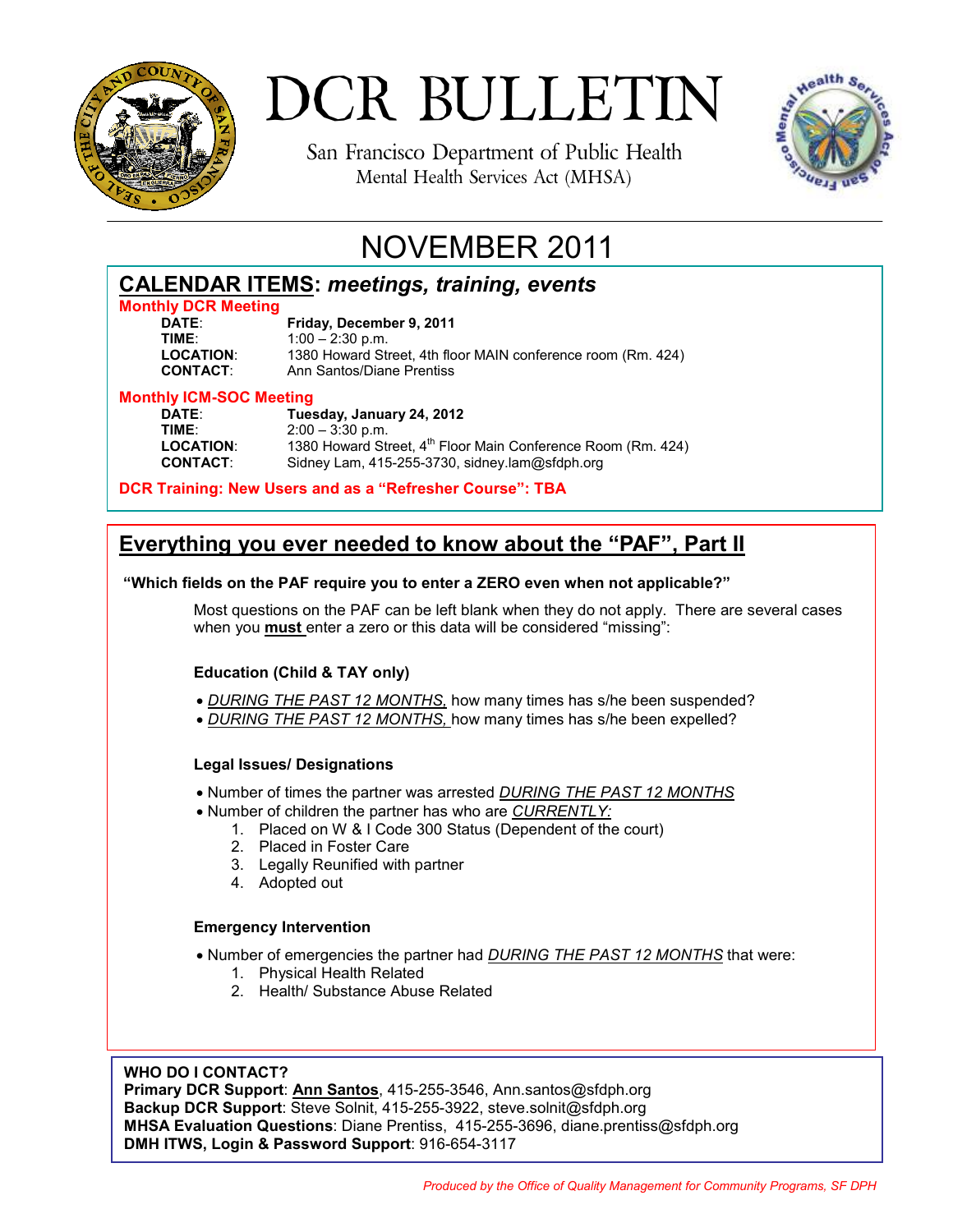

# DCR BULLETIN

San Francisco Department of Public Health Mental Health Services Act (MHSA)



# NOVEMBER 2011

## **Everything you ever needed to know about the "PAF", Part II**

*De-coding PAF lingo….* 

### *Explanation of TIME questions in Residential Domain of PAF*

Each TIME question must be answered in conjunction with the residential setting indicated in the PAF.

### **A. TONIGHT:**

Night in which Partnership is established

- **B. YESTERDAY (as of 11:59pm the day BEFORE partnership):** 24 hours BEFORE the partnership is established
- **C. DURING THE PAST 12 MONTHS INDICATE THE TOTAL # OCCURENCES:**  Indicate the TOTAL number of times, in the past 12 months, that each setting occurred.
- **D. DURING THE PAST 12 MONTHS INDICATE THE TOTAL # DAYS (adding up to 365):**  Indicate the TOTAL number of days, in the past 12 months, that each setting occurred. *Please note that the TOTAL number of days for all settings combined must sum to 365.*

### **E. PRIOR TO THE LAST 12 MONTHS (mark all that apply):**

 Indicate, with a check mark, ALL settings experienced by the partner in their lifetime (at least one year prior to the partnership)

### *Explanation of TIME questions in Education domain of PAF*

Each TIME question must be answered in conjunction with the educational setting indicated in the PAF:

**A. was DURING THE PAST 12 MONTHS # of weeks** Indicate the TOTAL number of WEEKS, in the past 12 months, that each setting occurred.

**B. is CURRENTLY (mark all that apply)**  Indicate, with a check mark, ALL settings that is CURRENTLY being experienced by the partner.

## *Please be sure to LOG-IN to the DCR at least once a week to check for any Quarterly Reports coming due!*